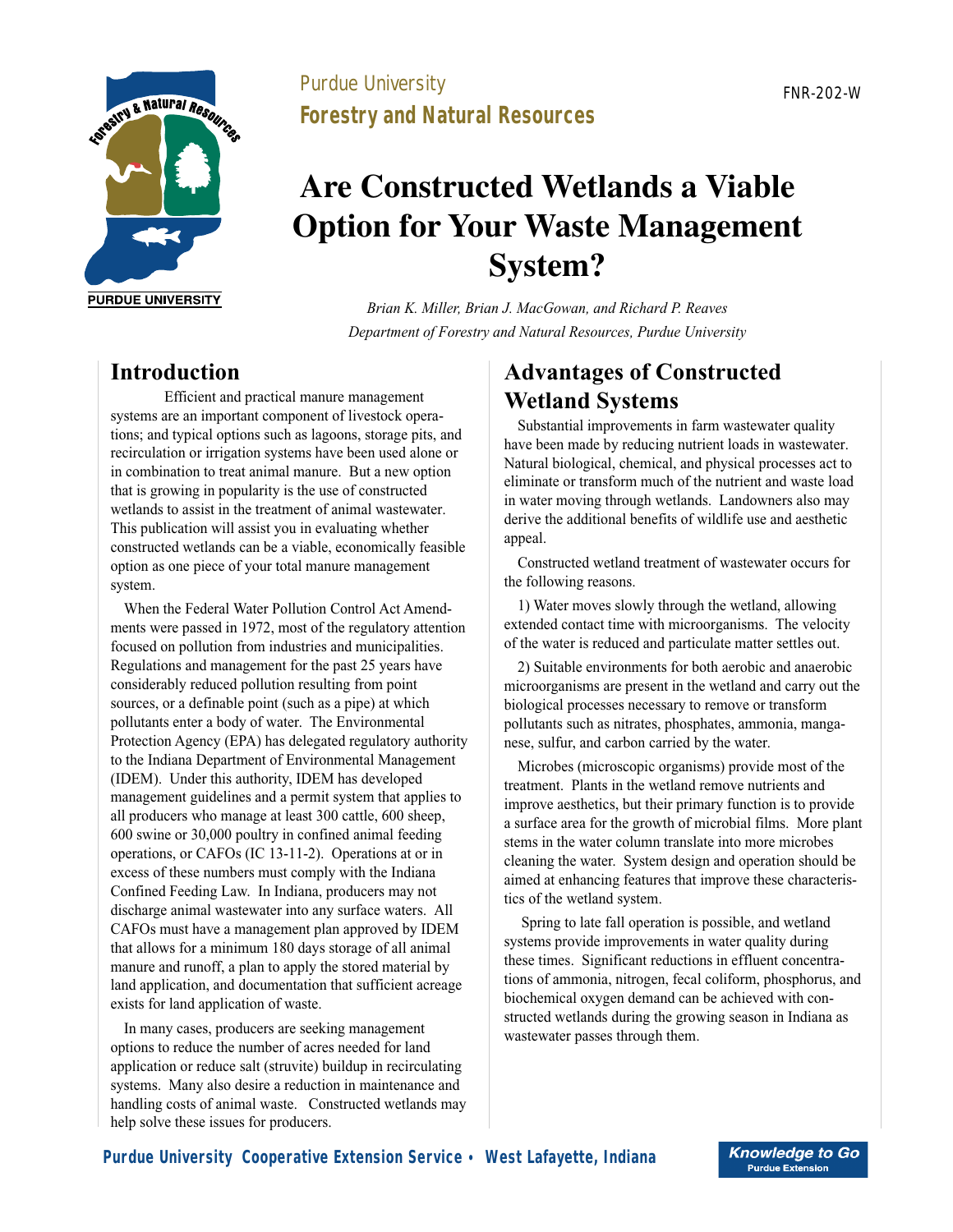## **Limitations of Constructed Wetland Systems**

Year round operation of low-flow constructed wetlands in the climate found in the upper-Midwest is impossible. As the weather cools, treatment levels decrease. However, reductions have been recorded as late as December in north-central Indiana. Wetland cells freeze during much of the winter, rendering microbial treatment of wastewater impossible. During the first half of spring, temperatures are low enough to retard treatment, and then vegetation will not become established until May in the northern parts of the state. For constructed wetland systems to be functional, livestock producers must have a method of storing wastewater during winter (180 days). A lagoon system or holding pond combined with the constructed wetland can provide the necessary storage.

Regulations specify that constructed wetland systems must be designated as no-discharge systems so wetland treated water cannot be discharged into either surface waters or groundwater. Therefore, the waste management plan must include provisions for reusing wetland effluent or eliminating it through

non-discharge means. Effluent may be land applied where appropriate, or it may be recirculated as flush water in recirculating systems. Another option may be disposal through an infiltration strip. Producers should determine if these infiltration strips will be approved by IDEM prior to investing in wetland systems. Discharge into surface waters may be possible, but would require a NPDES (National Pollution Discharge Elimination System) permit from IDEM and regular water quality monitoring to maintain the permit. As research continues and these systems become perfected, accepted discharge from these systems may be feasible in the near future.

# **Design Considerations for Constructed Wetland Systems**

Design of constructed wetland systems is important and should be tailored to best fit each individual operation. The first question to be addressed is whether a constructed



wetland will be suitable (Figure 1). Constructed wetlands require sufficient acreage and suitable soils. Most constructed wetlands are 0.5 to 2.0 acres. If the soil is incapable of retaining water for an extended period of time, it is unlikely that a wetland can be developed without expensive artificial liners to retain the water and prevent groundwater contamination. This may make the cost prohibitively expensive. Research at Purdue University has found that infiltration into groundwater does not occur in wetland systems placed in unlined compacted soils with very low hydraulic conductivity. Mesic or hydric soils should be suitable for construction. The natural topography of the farm landscape should be incorporated into wetland design to reduce earthmoving expenses and to facilitate water flow.

There is no one correct way to design a constructed wetland system to fit every situation (Figure 2). General design guidelines are based on levels of contaminants in the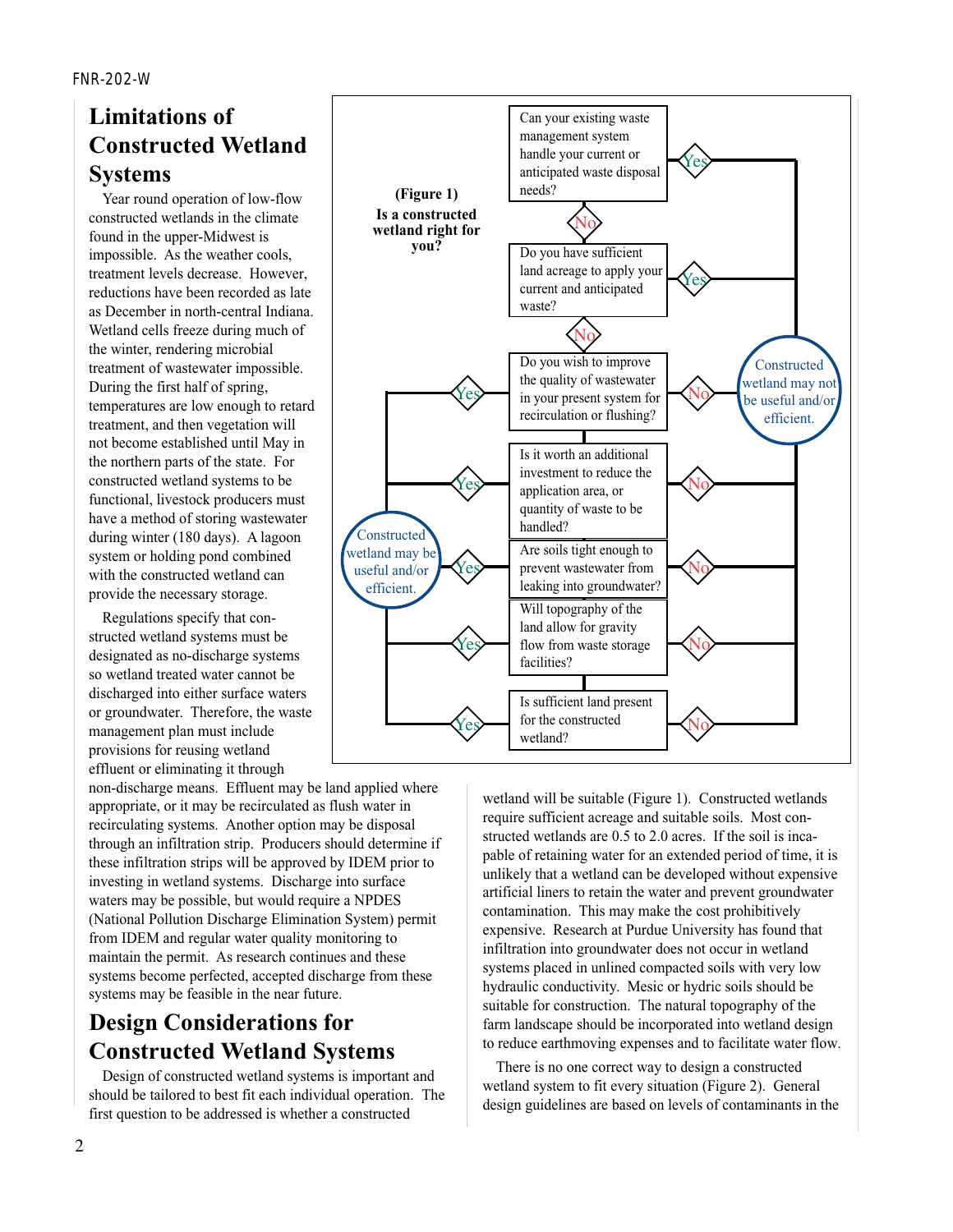

wastewater and the amount of wastewater flowing through the system. There are certain aspects of design that are regulated.

Design requirements by both USDA Natural Resources Conservation Service and U.S. Environmental Protection Agency mandate that agricultural constructed wetland systems be able to handle a 25-year, 24-hour rainfall event. However, there is flexibility in how a specific system will comply with this requirement. Individual components of the constructed wetland system can be sized to accommodate this level of water flow. A system of storage structures, either lagoons or holding ponds, can be built to accommodate excess wastewater. The latter approach is preferable. System size is important in determining how well the wetland functions. A wetland should be sized to accommodate the normal expected flow, including rainfall, but should be conservative in treating contamination levels in the wastewater. For example, BOD (Biochemical Oxygen Demand) should be below 50 pounds per day per

acre and nitrogen levels should be below 400 ppm (parts per million) for incoming wastewater, and preferably below 200 ppm. Samples of typical wastewater that will be treated by the constructed wetland should be analyzed to determine the expected levels of ammonia, nitrates, phosphates, and BOD. This will provide a more accurate basis for sizing the treatment system rather than relying on typical published values. Wetland cells should be sized to allow for 7 to 14 days retention time, meaning it will take 7 to 14 days for water to move from the inlet to outlet of the system. The quality of water exiting the system is dependent on the quality of water coming in and the length of time the water is retained.

If wetland cells are sized to retain open lot runoff from an extreme storm event, there will be insufficient water during the dry parts of the year to maintain plants and microbial populations of the wetland. If the wetland system dries, microbes will be lost. When water is returned to the system, treatment will be greatly reduced because of the lack of microbes. A significant amount of time will pass before these organisms are reestablished. This problem can be overcome by placing a structure with water storage capacity upstream of the

wetland system, an arrangement that allows gravity to do the work of moving additional water through the system as needed. If the holding pond is at the downstream end of the system, additional piping and pumps may be needed to transport water from the pond to the head of the wetland system during dry periods. Upstream storage capacity also allows for wastewater to be captured during wet times of the year, typically winter and spring in Indiana, when a wetland system will not provide a high level of treatment. Wastewater can be held and released during warmer and drier parts of the year when wetland treatment will be at its peak. Captured precipitation can also be used as dilution water, reducing the possibility of overloading the system with a sudden pulse of wastewater with a high concentration of contaminants. Upfront storage capacity of both contaminated and fresh water allows greater control of water levels in the constructed wetland system throughout the year.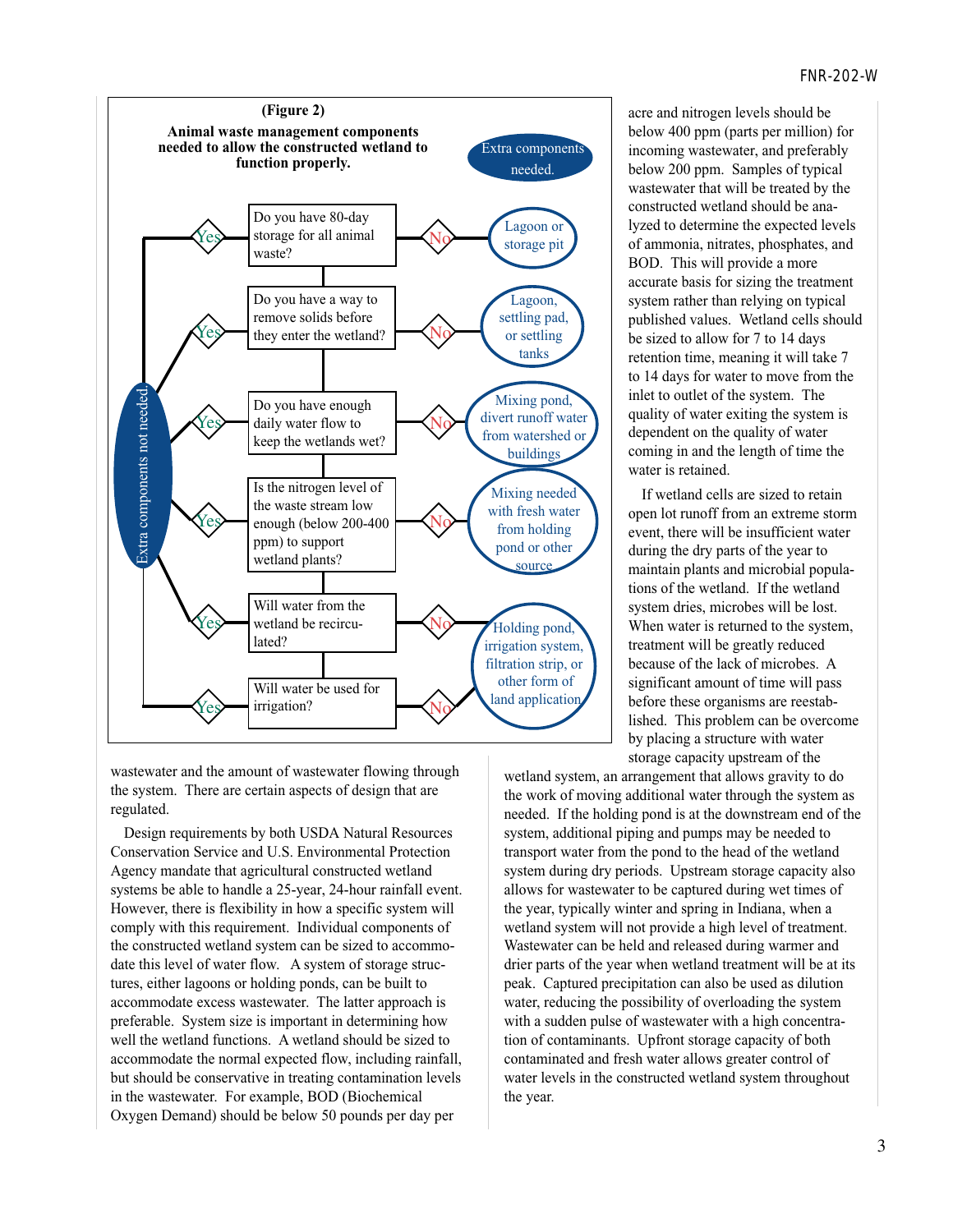### **Multiple Cell Operating Systems**

Wetland systems using multiple cells operating in series provide the best level of treatment (Figure 3). These systems develop a gradient of water quality from the point of entry into the first cell in the series to the end of the wetland complex. Multiple cells allow for one cell to be removed for maintenance while the system continues to operate. In addition, cells can alternately be drained for a 1-week period to break the mosquito cycle if needed. Periodic short dry cycles mimic natural processes and increase oxidation of minerals and nutrients and reduce buildup of plant litter. With multiple cells, alternating unvegetated and vegetated cells is possible. This arrangement provides additional treatment benefits by allowing oxygen to reenter the system as oxygen more readily diffuses from the atmosphere into water across an unvegetated surface. Increased levels of sunlight reaching

the water surface on unvegetated cells may lead to increased levels of algal production and greater precipitation of ammonia and phosphate compounds.

Unvegetated cells should be interspersed with vegetated cells. Shallow vegetated cells should have an effective water depth of approximately 6 inches (15 cm). Unvegetated cells should have a depth of 1 foot (30 cm) with steep sides to discourage the invasion of plants. Begin a series with an unvegetated cell to help alleviate high ammonia-nitrogen levels and act as a buffer to sudden changes in the quality of wastewater entering the system. It will act as an aerobic detention pond and provide an initial trap to further remove solids should the solids removal system prior to the wetland fail. Longterm system maintenance is facilitated by having an unvegetated zone first because it can be maintained without disturbing vegetation.

Wetland functional life expectancy can be incorporated into the design. Even with efficient solids removal systems, there will be an accumulation of solids and dead plant material in wetland cells. It would not be unreasonable to have buildup of  $\geq 1$  inch (2.5 cm) per year. Wetland cell berm height should allow for this. A berm height of three to four feet (90 to 120 cm) should result in a 20- to 30-year functional life. After this, the system may be rejuvenated by dredging and revegetating cells.

It is imperative that constructed wetland systems be combined with efficient solids removal systems, because constructed wetlands will not degrade large quantities of solids. If solids are not removed, the system will become overloaded and water treatment efficiency will be greatly impaired. This accumulation of solids also shortens the functional life of the wetland. By keeping solids out, water treatment is enhanced and functional system life can be extended. Solids must be removed before wastewater reaches the wetland. Lagoon systems eliminate solids. However, farms without lagoon systems can still utilize constructed wetlands as a part of a fully integrated waste management plan. Properly maintained manure pits or settling basins can effectively reduce solids from open lot runoff to a level that can be handled by the wetland.

Vegetation for constructed wetland cells can be obtained from a variety of sources. If commercial stock is desirable, nursery transplants should be used. Establishment of

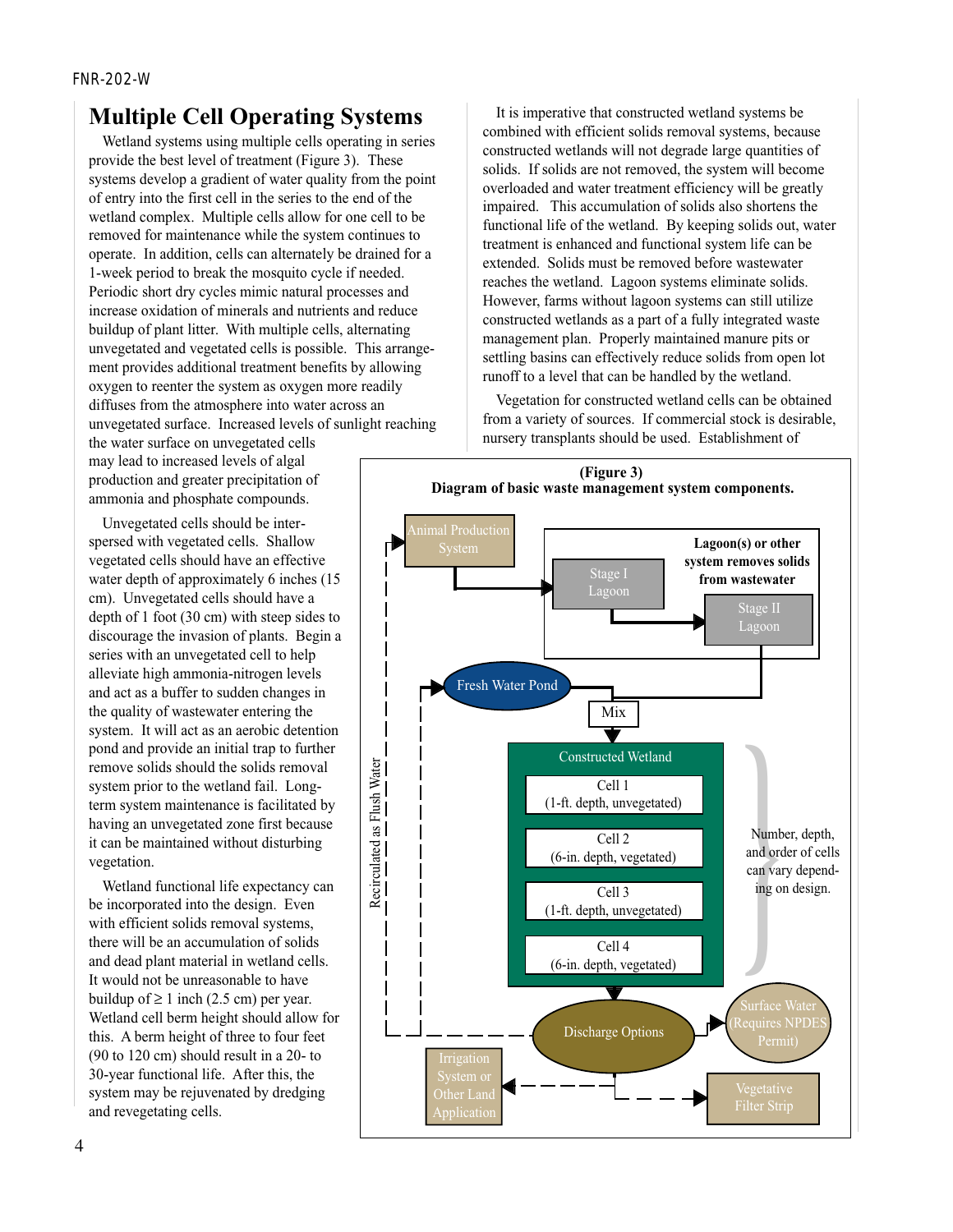wetland vegetation from seed is unpredictable and management intensive. Spoil from maintenance of wet roadside ditches can be used as a source for wetland plants since it contains good soil, plant stocks, and an assemblage of natural wetland microbes. You may be able to obtain ditch spoil from county highway departments during periods of the year when routine roadside maintenance is underway.

### **Operation and Management of Constructed Wetland Systems**

Part of the appeal of these systems is that operation is neither costly nor labor intensive. However, this is not to say that constructed wetland systems will run themselves with no input from the operator. Farm management has a great impact on the performance of constructed wetland systems. Do not allow livestock access to constructed wetlands. Livestock can create problems when allowed access to a wetland system; overgrazing can eliminate vegetation and trampling can damage vegetation. Trampling may result in damage to the wetland berms, which could lead to water leaking from the system. Livestock deposit manure directly into the wetland, and increase solid levels. Check berms often to make sure burrowing animals don't cause a leak in the wetland.

Water level management will be necessary throughout the year. This can be accomplished by installing conventional water control structures at the inlet and outlet of each cell. In Indiana, an early-winter drawdown will provide additional storage volume for winter and spring rains. This can be followed with a mid-spring drawdown to facilitate plant establishment. Plant establishment, both at system start-up and each spring, will necessitate careful water level management by the operator. Always keep the level of the water in wetland cells below the height of the plants. Plants that are overtopped for any extended period during early growth will die. Young plants are more susceptible to stress from high concentrations of contaminants like ammonia and phosphate. A readily accessible source of dilution water during these periods increases plant vigor and decreases the time necessary to reach full system operation. Loading with full-strength effluent should not start until plants are 2.5 ft tall (75 cm). Plants that volunteer in wetland cells should not be discouraged unless they pose a weed risk to the remainder of the farm. Plants provide a surface area for microbial growth and enhance the treatment ability of the wetland. It may be necessary to periodically replant vegetation. Plants could be lost due to either a severe winter or a sudden contaminant shock during the growing season.

### **Frequently Asked Questions**

*How big do constructed wetlands have to be?*

The minimum size of a constructed wetland is dependent on the following:

- 1. The volume of water and animal waste entering the system.
- 2. The level of key pollutants (ammonia, BOD, and phosphorus) in the waste stream entering the wetland.
- 3. The amount of treatment (pollution reduction) required. Generally for most farm operations in Indiana, the system would require 0.5 to 2 acres.

*How much do constructed wetlands cost?*

The cost is highly variable and depends on the following:

- 1. Size of wetland needs.
- 2. Potential requirement of a liner. Plastic liners or sealing wetland with bentonite clay can add \$10,000 to \$20,000 to the cost of construction.
- 3. Topography of site. How much excavation and grade modification is required? The greatest cost of a constructed wetland is the excavation, piping, and water control structures. Generally, a constructed wetland system that does not require a liner would cost \$10,000 to \$20,000 per acre if built by a contractor.

*Will constructed wetlands solve all of my waste management problems?*

A constructed wetland should be viewed as one component of a total waste management system. Under present regulations, water cannot be discharged from wetlands into surface water without a NPDES permit. Therefore, the ultimate fate of wastewater will be the same with or without a constructed wetland. The advantages a wetland can offer are:

- 1. Reduce the amount of acreage required for land application.
- 2. Provide additional treatment to water that will be recirculated and used as flush water.
- 3. Reduce salt buildup in recirculating systems.

If this technology develops to the point that discharge regulations change, constructed wetlands would have an additional advantage of allowing for discharge after sufficient treatment was achieved.

#### *How much paperwork is involved?*

The proper local, state, and federal permits must be obtained prior to construction. If there are at least 300 cattle, 600 swine or sheep, or 30,000 poultry, an approval must also be obtained from IDEM; and, the condition of the soil, hydrology, and vegetation must be documented prior to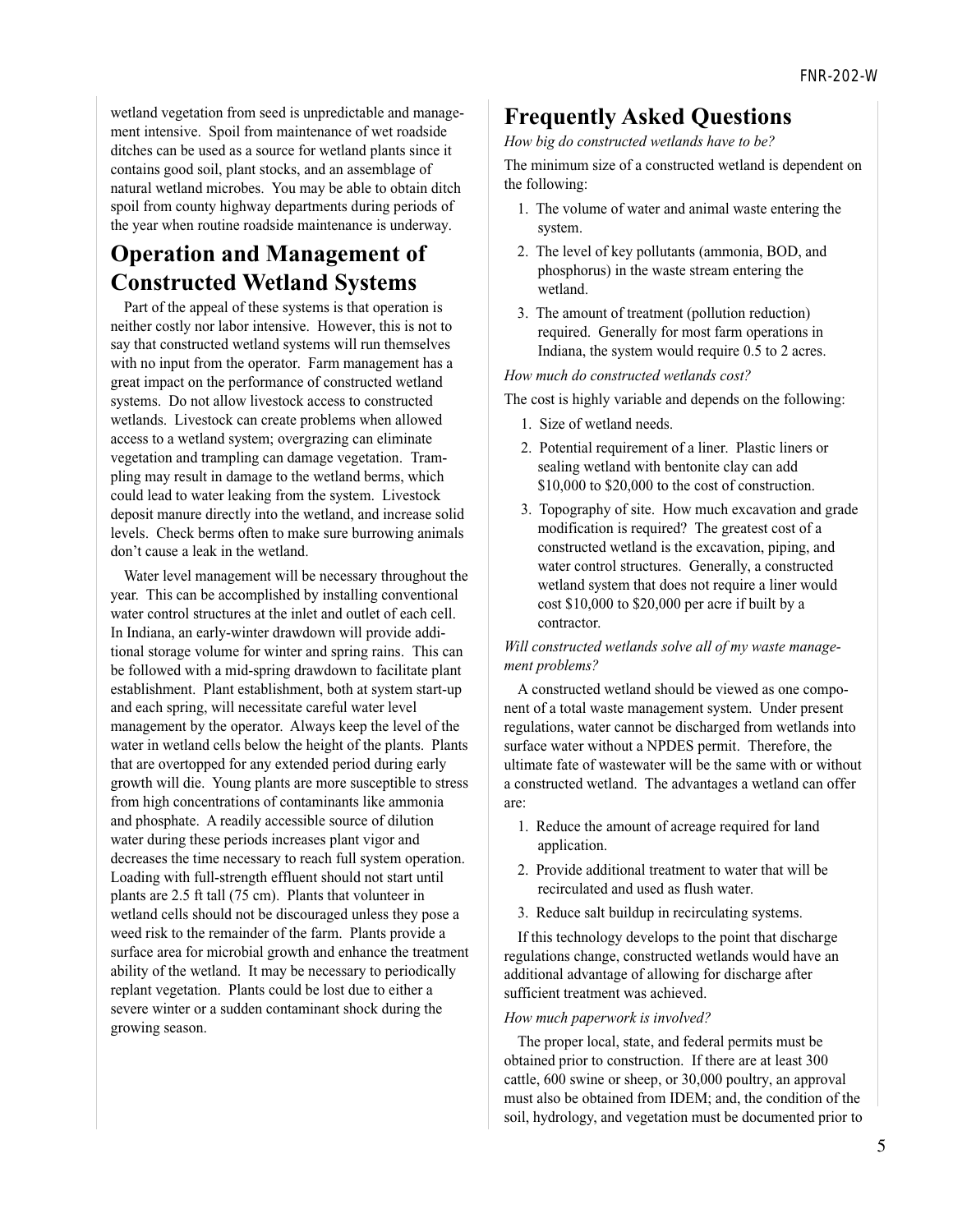#### FNR-202-W

construction. The design of the wetland must be shown to be in compliance with the permit requirements. The NRCS can help with getting the permits, documentation, and engineering of the wetland.

#### *Are constructed wetlands considered as jurisdictional (regulated) wetlands?*

No. As long as constructed wetlands are maintained as waste treatment systems, they are regarded as created wetlands and are not treated as natural wetlands subject to state and federal regulations. This also means they cannot be used as mitigation credits for natural wetlands destroyed elsewhere.

### **Where to Go for Help**

If you think constructed wetlands may be an appropriate part of your total waste management system, contact your local USDA Natural Resources Conservation Service office for assistance. They have expertise in evaluating your operational needs and in animal waste management system design.

### **Other Sources of Information**

In April 1994, Purdue University hosted the first national meeting dealing exclusively with the use of constructed wetlands for the treatment of animal wastes. A publication (Constructed Wetlands for Animal Waste Management: Proceedings of Workshop, edited by P.J. DuBowy and R.P. Reaves) resulted from that meeting. This publication details agency positions and experimental work, and also includes examples of systems in operation. It can be purchased for \$10.00 from Purdue University Agricultural Media Distribution Center, 231 South University Street, West Lafayette, IN 47907-2064, 1-888-EXT-INFO.

USDA-NRCS has published design guidelines for agricultural constructed wetland systems. This, and other technical references are available at www.in.nrcs.usda.gov/ PlanningandTechnology/fotg/Section4/section4.htm, or by calling the Indiana NRCS state office at (317) 290-3200.

U.S. EPA developed a five-volume handbook on constructed wetlands. This work contains a volume dealing with general aspects of constructed wetlands and another volume dealing with agricultural applications. More information can found by writing to:

National Service Center for Environmental Publications P.O. Box 42419 Cincinnati, OH 45242-2419

You may also call 1-800-490-9198, or visit www.epa.gov.

The Indiana Department of Environmental Management (IDEM) has a Web site on guidelines and regulations for confined feeding operations. Visit www.in.gov/idem/land/cfo/ or www.in.gov/idem/guides/permit/waste/confinedfeeding.html for more information, or call (317) 232-8732.

### **Other Related Purdue Publications**

These publications can be ordered from:

Agricultural Communication Service Media Distribution Center 231 South University Street West Lafayette, IN 47907-2064 1-888-EXT-INFO www.agcom.purdue.edu/AgCom/Pubs/menu.htm

| ID-101 \$1.00 | Animal Manure as a Plant Nutrient<br>Resource                                |
|---------------|------------------------------------------------------------------------------|
| ID-205 \$2.00 | <b>Swine Manure Management Planning</b>                                      |
| ID-206 \$2.00 | <b>Poultry Manure Management Planning</b>                                    |
| AY-278 \$.50  | <b>Estimating Manure Spreader Capacity</b>                                   |
| WO-7          | Animal Agriculture's Effect on Water<br>Quality--Pastures and Feedlots       |
| WO-8          | Animal Agriculture's Effect on Water<br><i><b>Ouality--Waste Storage</b></i> |

### **Acknowledgements**

The authors would like to thank D. Bender, P. Dubowy, K. Gilmore, D. Jones, and B. Maudlin for comments on previous drafts.

### **Glossary**

The following is a list of common terms encountered in dealing with water resources. Not all terms are used in this paper, but they may be encountered with other water quality issues. The list is intended as an educational guide and is not presented as a list of legal definitions. Many published texts contain material for legal definitions and also provide more detailed technical information.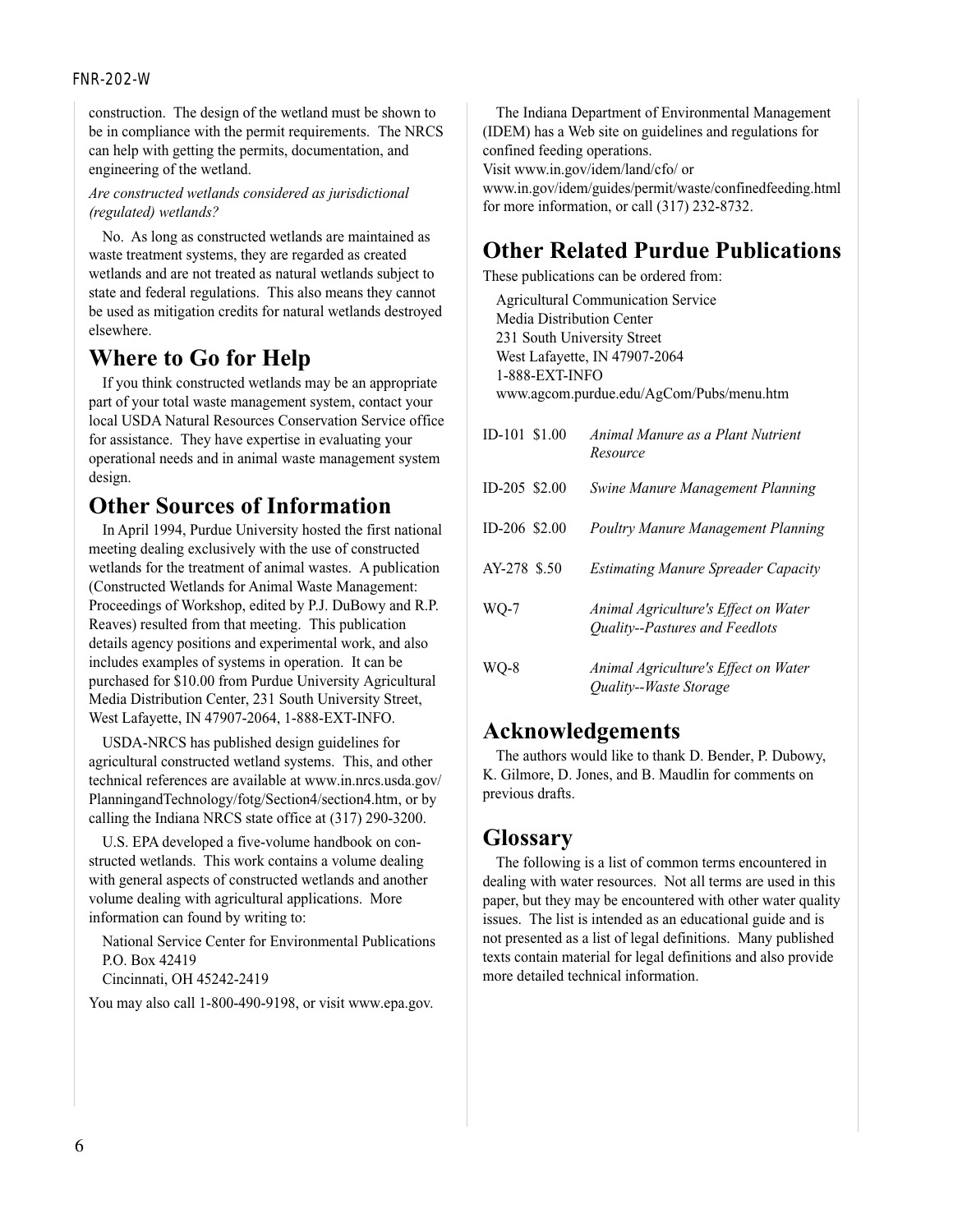**Aerobic:** An environment where oxygen is available or pertaining to organisms adapted to such environments.

**Anaerobic:** An environment where oxygen is not available or pertaining to organisms adapted to such environments.

**Aquifer:** A geologic formation capable of storing, receiving, and transmitting water. It is capable of supporting a well or spring.

**Confined Aquifer (artesian aquifer):** An aquifer separated from the atmosphere by an impermeable geologic layer.

**Unconfined Aquifer:** An aquifer exposed to the atmosphere and in equilibrium with atmospheric pressure.

**Baseflow:** The water in a stream resulting from groundwater flow.

**Berm:** Earthen structures placed around constructed wetland cells to create the wetland basin.

**Biochemical Oxygen Demand (BOD):** A measure of the level of organic contamination in water. It measures the amount of oxygen needed to decompose the material in the water. High BOD levels can lead to oxygen depletion and fish kills in surface waters.

**Catchment:** A surface from which runoff is collected (examples: roofs, pavement).

**Channel:** The bed of a natural or human-made waterway that transports a concentrated flow of water.

**Concentrated Flow:** Runoff that moves through welldefined channels.

**Contaminated Water:** Water that contains disease-causing agents or toxic substances.

**Diversion:** A channel placed across the land slope to intercept runoff and conduct it to an outlet.

**Drainage:** The removal of water from either the land surface or the soil profile.

**Surface Drainage:** The diversion or removal of water from the land surface through natural or constructed channels. It may be supplemented by grading land surfaces leading to these channels.

**Subsurface Drainage:** The removal of water from the soil profile through drain tiles, perforated pipes, or other devices.

**Drainage Area (drainage basin):** The land area drained by a ditch, stream, river, or subsurface system.

**Effluent:** Water flowing out of a system.

**Grass Waterway:** A natural or constructed watercourse planted with suitable vegetation for the purpose of dispersing runoff without causing erosion.

**Groundwater:** Subsurface water that fills the spaces in the saturated zone of geologic formations.

**Hydraulic Conductivity:** The rate at which water moves through a soil or rock layer. Hydraulic conductivity in the horizontal direction will not necessarily equal hydraulic conductivity in the vertical direction.

**Hydric Soils:** Soils which have low hydraulic conductivity and tend to be waterlogged for a portion of the year if not drained.

**Hydrophytic (hydrophilic) Vegetation:** Vegetation that grows well in the presence of saturated soil conditions or standing water. Plants in the USF&WS wetland plant classification that receive a ranking of obligate, facultative plus, or facultative may be considered hydrophytic.

**Infiltration:** The downward movement of water into the soil or subsurface.

**Infiltration Strip:** A confined vegetated area used for water disposal.

**Influent:** Water flowing into a system.

**NPDES:** National Pollutant Discharge Elimination System, federal program limiting pollutant discharges by point source polluters.

**Polluted Water:** Water containing natural or human-made impurities that exceed the acceptable standards for a particular use.

**Point Source Pollution:** Polluted water that is discharged through pipes or other human-made structures. Polluted water enters a body of water through a well-defined point of entry.